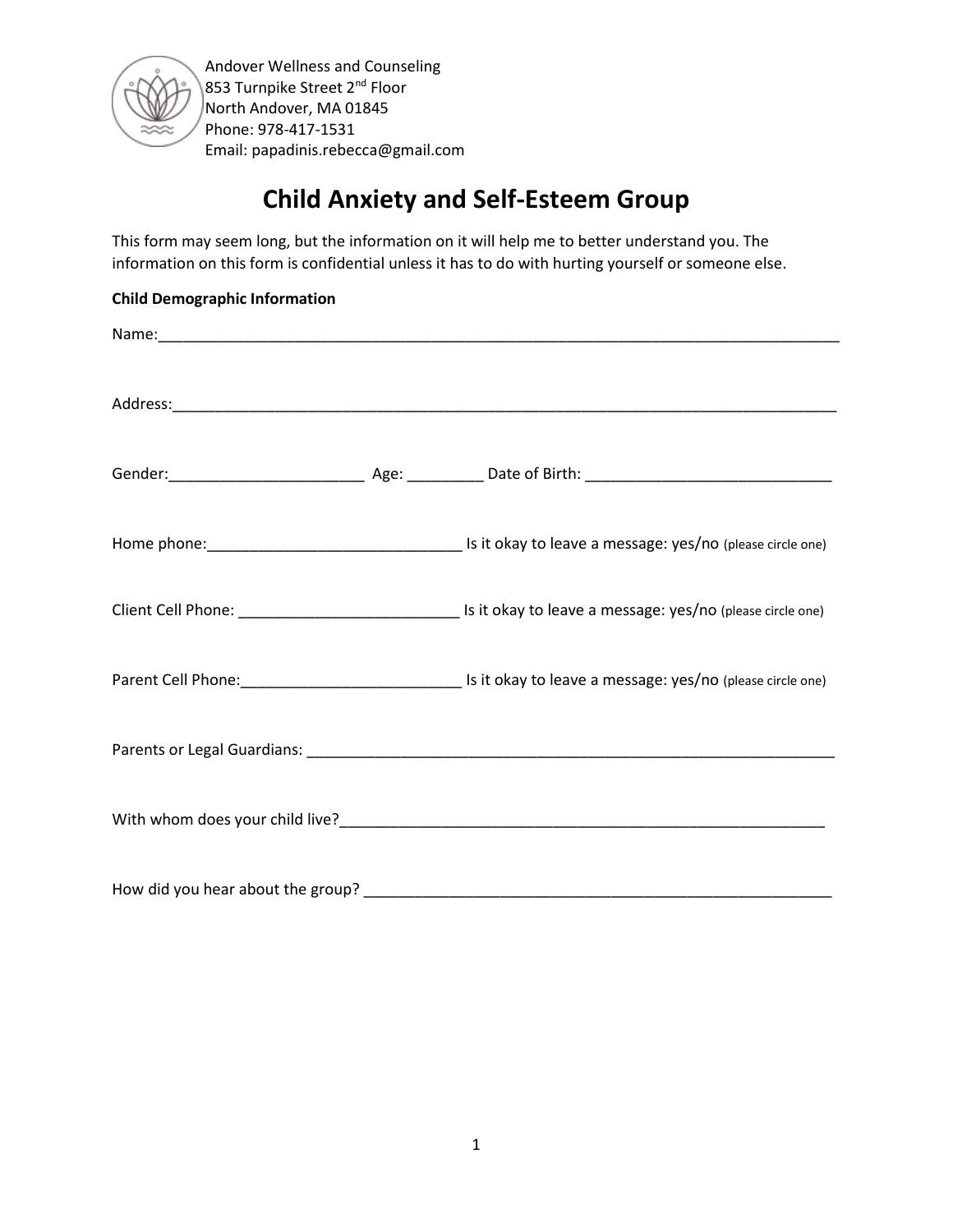

What school do you attend? \_\_\_\_\_\_\_\_\_\_\_\_\_\_\_\_\_\_\_\_\_\_\_\_\_\_\_\_\_\_\_\_\_\_\_\_\_\_\_\_\_ Grade: \_\_\_\_\_\_\_\_\_\_\_\_\_\_

Does your child like attending this school? Are they having any difficulties? If so briefly explain.

\_\_\_\_\_\_\_\_\_\_\_\_\_\_\_\_\_\_\_\_\_\_\_\_\_\_\_\_\_\_\_\_\_\_\_\_\_\_\_\_\_\_\_\_\_\_\_\_\_\_\_\_\_\_\_\_\_\_\_\_\_\_\_\_\_\_\_\_\_\_\_\_\_\_\_\_\_\_\_\_\_\_\_\_\_

 $\sim$  . The contribution of the contribution of the contribution of the contribution of the contribution of the contribution of the contribution of the contribution of the contribution of the contribution of the contributi

\_\_\_\_\_\_\_\_\_\_\_\_\_\_\_\_\_\_\_\_\_\_\_\_\_\_\_\_\_\_\_\_\_\_\_\_\_\_\_\_\_\_\_\_\_\_\_\_\_\_\_\_\_\_\_\_\_\_\_\_\_\_\_\_\_\_\_\_\_\_\_\_\_\_\_\_\_\_\_\_\_\_\_\_\_

\_\_\_\_\_\_\_\_\_\_\_\_\_\_\_\_\_\_\_\_\_\_\_\_\_\_\_\_\_\_\_\_\_\_\_\_\_\_\_\_\_\_\_\_\_\_\_\_\_\_\_\_\_\_\_\_\_\_\_\_\_\_\_\_\_\_\_\_\_\_\_\_\_\_\_\_\_\_\_\_\_\_\_\_\_

What are your child's interests or hobbies?

#### **Assessment:**

Please check any/all of the symptoms that your child is having

| Feeling hopeless       |
|------------------------|
| Problems getting       |
| along with family      |
| Change in sleeping     |
| habits                 |
| Lack of energy         |
|                        |
| Weight changes         |
| Feeling tearful        |
| Problems getting       |
| along with friends     |
|                        |
| Feeling stressed       |
| Feeling worried or     |
| anxious                |
| Feeling fearful        |
| Physical complaints of |
| pain                   |
| Sudden feelings of     |
| panic                  |
| Muscle tension         |
| Acting violent         |
| Thoughts of killing    |
| yourself or others     |
| Active self-harming    |
| behavior               |
|                        |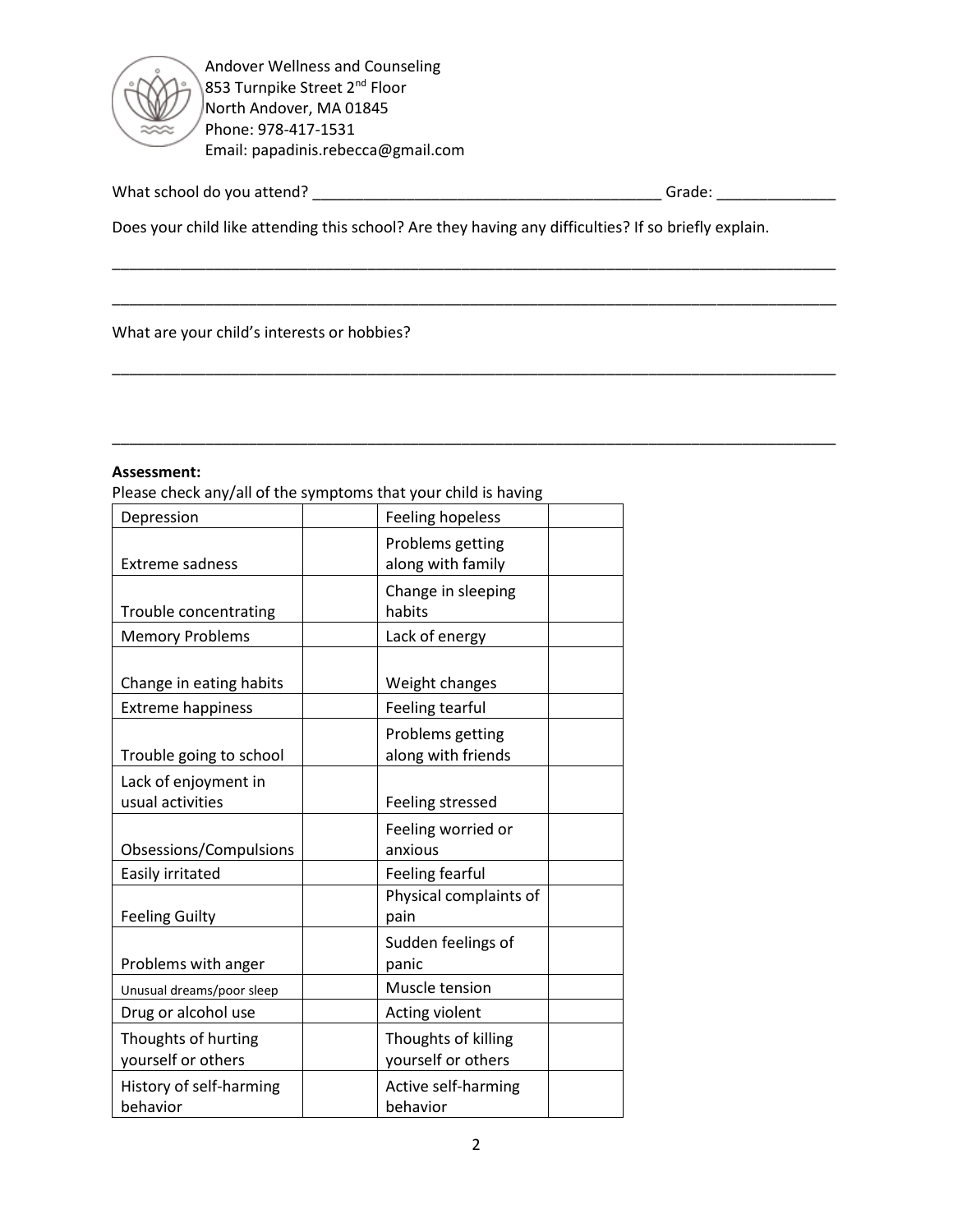

Does your child currently see a therapist? (Yes/No) If so, what is their name?

Has your child been diagnosed with a mental health disorder? If so, which one(s)?

### **History:**

Has your child ever experience any critical events or an event that you consider traumatic?

\_\_\_\_\_\_\_\_\_\_\_\_\_\_\_\_\_\_\_\_\_\_\_\_\_\_\_\_\_\_\_\_\_\_\_\_\_\_\_\_\_\_\_\_\_\_\_\_\_\_\_\_\_\_\_\_\_\_\_\_\_\_\_\_\_\_\_\_\_\_\_\_\_\_\_\_\_\_\_\_\_\_\_\_\_

\_\_\_\_\_\_\_\_\_\_\_\_\_\_\_\_\_\_\_\_\_\_\_\_\_\_\_\_\_\_\_\_\_\_\_\_\_\_\_\_\_\_\_\_\_\_\_\_\_\_\_\_\_\_\_\_\_\_\_\_\_\_\_\_\_\_\_\_\_\_\_\_\_\_\_\_\_\_\_\_\_\_\_\_\_

\_\_\_\_\_\_\_\_\_\_\_\_\_\_\_\_\_\_\_\_\_\_\_\_\_\_\_\_\_\_\_\_\_\_\_\_\_\_\_\_\_\_\_\_\_\_\_\_\_\_\_\_\_\_\_\_\_\_\_\_\_\_\_\_\_\_\_\_\_\_\_\_\_\_\_\_\_\_\_\_\_\_\_\_\_

\_\_\_\_\_\_\_\_\_\_\_\_\_\_\_\_\_\_\_\_\_\_\_\_\_\_\_\_\_\_\_\_\_\_\_\_\_\_\_\_\_\_\_\_\_\_\_\_\_\_\_\_\_\_\_\_\_\_\_\_\_\_\_\_\_\_\_\_\_\_\_\_\_\_\_\_\_\_\_\_\_\_\_\_\_

\_\_\_\_\_\_\_\_\_\_\_\_\_\_\_\_\_\_\_\_\_\_\_\_\_\_\_\_\_\_\_\_\_\_\_\_\_\_\_\_\_\_\_\_\_\_\_\_\_\_\_\_\_\_\_\_\_\_\_\_\_\_\_\_\_\_\_\_\_\_\_\_\_\_\_\_\_\_\_\_\_\_\_\_\_

\_\_\_\_\_\_\_\_\_\_\_\_\_\_\_\_\_\_\_\_\_\_\_\_\_\_\_\_\_\_\_\_\_\_\_\_\_\_\_\_\_\_\_\_\_\_\_\_\_\_\_\_\_\_\_\_\_\_\_\_\_\_\_\_\_\_\_\_\_\_\_\_\_\_\_\_\_\_\_\_\_\_\_\_\_

\_\_\_\_\_\_\_\_\_\_\_\_\_\_\_\_\_\_\_\_\_\_\_\_\_\_\_\_\_\_\_\_\_\_\_\_\_\_\_\_\_\_\_\_\_\_\_\_\_\_\_\_\_\_\_\_\_\_\_\_\_\_\_\_\_\_\_\_\_\_\_\_\_\_\_\_\_\_\_\_\_\_\_\_\_

\_\_\_\_\_\_\_\_\_\_\_\_\_\_\_\_\_\_\_\_\_\_\_\_\_\_\_\_\_\_\_\_\_\_\_\_\_\_\_\_\_\_\_\_\_\_\_\_\_\_\_\_\_\_\_\_\_\_\_\_\_\_\_\_\_\_\_\_\_\_\_\_\_\_\_\_\_\_\_\_\_\_\_\_\_

\_\_\_\_\_\_\_\_\_\_\_\_\_\_\_\_\_\_\_\_\_\_\_\_\_\_\_\_\_\_\_\_\_\_\_\_\_\_\_\_\_\_\_\_\_\_\_\_\_\_\_\_\_\_\_\_\_\_\_\_\_\_\_\_\_\_\_\_\_\_\_\_\_\_\_\_\_\_\_\_\_\_\_\_\_

\_\_\_\_\_\_\_\_\_\_\_\_\_\_\_\_\_\_\_\_\_\_\_\_\_\_\_\_\_\_\_\_\_\_\_\_\_\_\_\_\_\_\_\_\_\_\_\_\_\_\_\_\_\_\_\_\_\_\_\_\_\_\_\_\_\_\_\_\_\_\_\_\_\_\_\_\_\_\_\_\_\_\_\_\_

If so have you sought help for this, or does it continue to cause you distress at this time?

### **Expectations:**

What would you like to get out of this group?

What else would you like for me to know at this time?